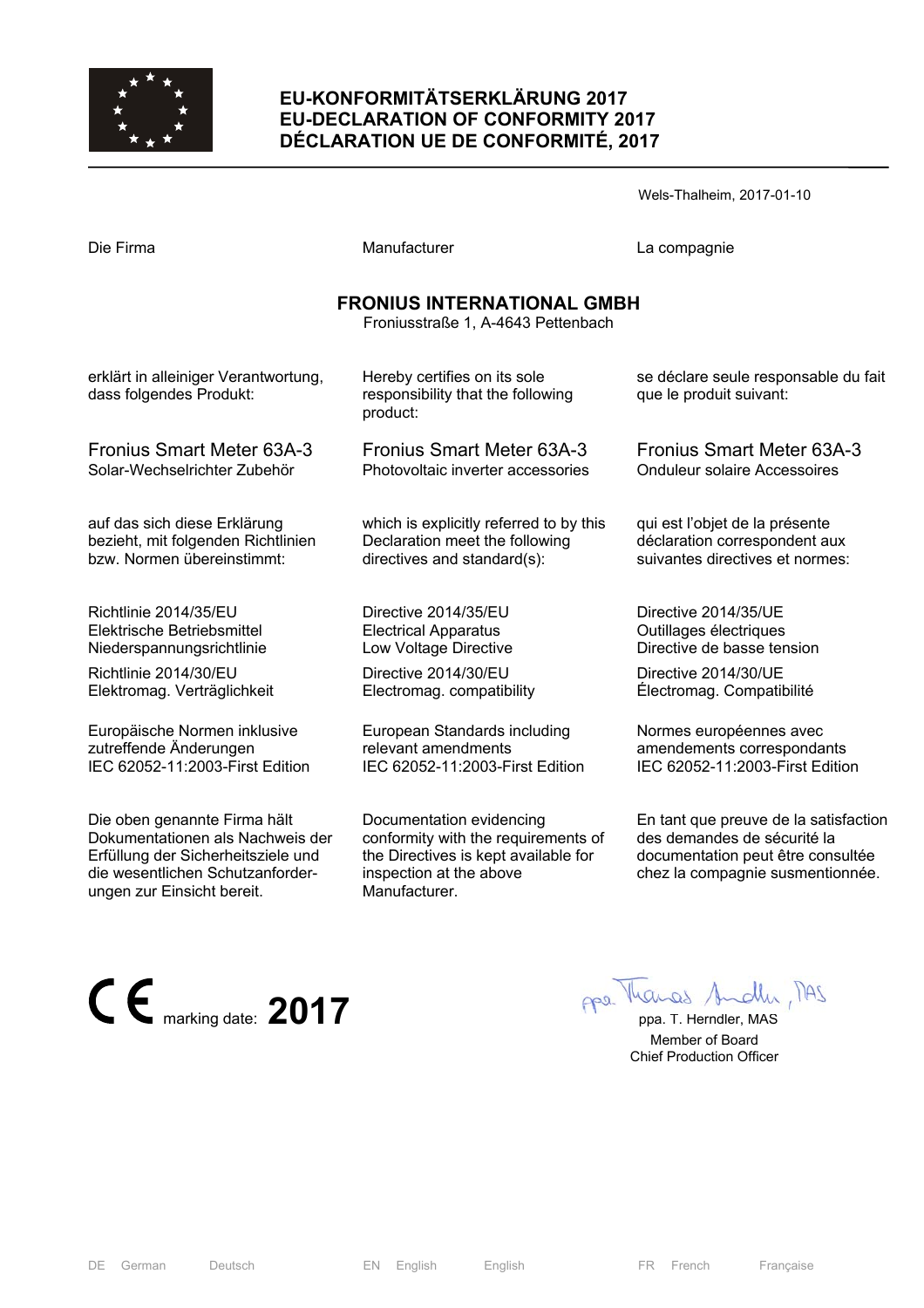

## **EU-DECLARATION OF CONFORMITY 2017 DICHIARAZIONE DI CONFORMITÀ UE, 2017 DECLARACIÓN UE DE CONFORMIDAD, 2017**

Wels-Thalheim, 2017-01-10

Manufacturer Costruttore La empresa

# **FRONIUS INTERNATIONAL GMBH**

Froniusstraße 1, A-4643 Pettenbach

Hereby certifies on its sole responsibility that the following product:

Fronius Smart Meter 63A-3 Photovoltaic inverter accessories

which is explicitly referred to by this Declaration meet the following directives and standard(s):

Directive 2014/35/EU Electrical Apparatus Low Voltage Directive

Directive 2014/30/EU Electromag. compatibility

European Standards including relevant amendments IEC 62052-11:2003-First Edition

Documentation evidencing conformity with the requirements of the Directives is kept available for inspection at the above Manufacturer.

che il seguente prodotto: Fronius Smart Meter 63A-3

Con la presente certifica dichiara la sua esclusiva responsabilità

Accessori inverter solare

al quale è esplicitamente riferita questa dichiarazione, è conforme alle seguente direttive e agli seguenti standard:

Direttiva 2014/35/UE Materiale elettrico Direttiva Bassa tensione

Direttiva 2014/30/UE Compatibilità elettromagnetica

Norme europee e rispettive modifiche IEC 62052-11:2003-First Edition

La documentazione attestante la conformità alle richieste delle direttive sarà tenuta a disposizione per ispezioni presso il sopracitato costruttore.

declara bajo su exclusiva responsabilidad que el siguiente producto:

Fronius Smart Meter 63A-3 Accesorios para inversores solares

al que se refiere la presente declaración está conforme con las siguientes directivas y normas:

Directiva 2014/35/UE Material eléctrico Directiva de baja tensión

Directiva 2014/30/UE Compatibilidad electromagnética

Normas europeas incluidas las modificaciones correspondientes IEC 62052-11:2003-First Edition

La empresa mencionada anteriormente tiene a disposición para inspección los documentos que confirman el cumplimiento de los objetivos de seguridad y los requisitos de protección esenciales.

**CE** marking date: **2017 ppa.** T. Herndler, MAS

 Member of Board Chief Production Officer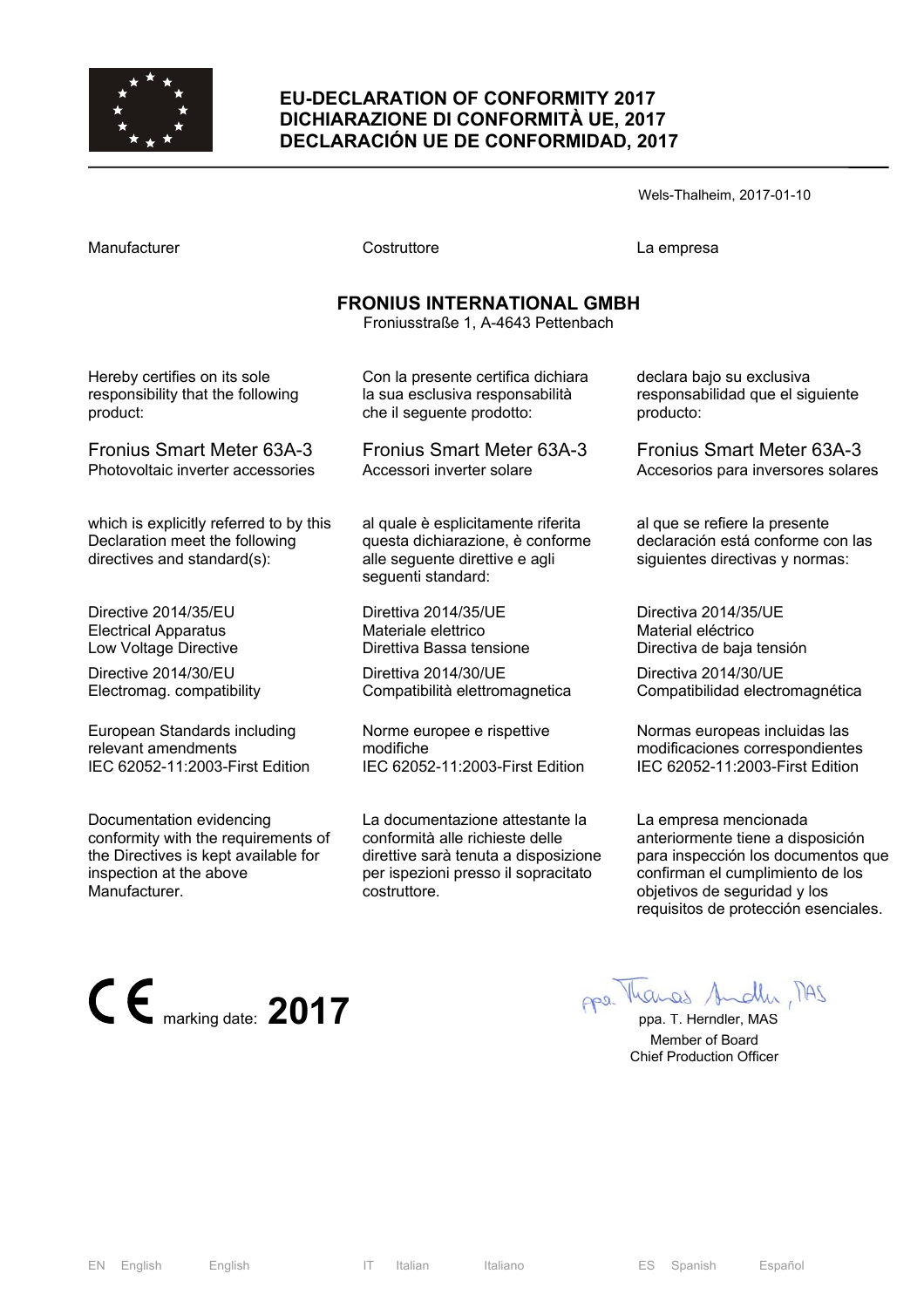

## **EU-OVERENSSTEMMELSESERKLÆRING 2017 EU-CONFORMITEITSVERKLARING 2017 DECLARAÇÃO UE DE CONFORMIDADE, 2017**

| Virksomheden                                                                                                                                                                                                   | De firma                                                                                                                                                               | A empresa                                                                                                                                                                                              |  |
|----------------------------------------------------------------------------------------------------------------------------------------------------------------------------------------------------------------|------------------------------------------------------------------------------------------------------------------------------------------------------------------------|--------------------------------------------------------------------------------------------------------------------------------------------------------------------------------------------------------|--|
| <b>FRONIUS INTERNATIONAL GMBH</b><br>Froniusstraße 1, A-4643 Pettenbach                                                                                                                                        |                                                                                                                                                                        |                                                                                                                                                                                                        |  |
| Hermed erklærer vi, at følgende<br>produkt:                                                                                                                                                                    | verklaart in enige<br>verantwoordelijkheid, dat het<br>volgende product:                                                                                               | na qualidade de único responsável,<br>declara que o seguinte produto:                                                                                                                                  |  |
| <b>Fronius Smart Meter 63A-3</b>                                                                                                                                                                               | Fronius Smart Meter 63A-3                                                                                                                                              | <b>Fronius Smart Meter 63A-3</b>                                                                                                                                                                       |  |
| Solcellevekselretter Tilbehør                                                                                                                                                                                  | Solar-inverter toebehoren                                                                                                                                              | Acessórios do conversor solar                                                                                                                                                                          |  |
| som denne erklæring vedrører,                                                                                                                                                                                  | waarop deze verklaring betrekking                                                                                                                                      | que diz respeito à presente                                                                                                                                                                            |  |
| stemmer overens med følgende                                                                                                                                                                                   | heeft, met volgende richtlijnen resp.                                                                                                                                  | declaração, cumpre as seguintes                                                                                                                                                                        |  |
| direktiver og standarder:                                                                                                                                                                                      | normen overeenstemt:                                                                                                                                                   | directivas e normas:                                                                                                                                                                                   |  |
| Direktiv 2014/35/EU                                                                                                                                                                                            | Richtlijn 2014/35/EU                                                                                                                                                   | Directiva 2014/35/UE                                                                                                                                                                                   |  |
| Elektrisk materiel                                                                                                                                                                                             | Elektrische productimiddelen                                                                                                                                           | Equipamento eléctrico                                                                                                                                                                                  |  |
| Lavspændingsdirektivet                                                                                                                                                                                         | Laagspanningsrichtlijn                                                                                                                                                 | Directiva de baixa tensão                                                                                                                                                                              |  |
| Direktiv 2014/30/EU                                                                                                                                                                                            | Richtlijn 2014/30/EU                                                                                                                                                   | Directiva 2014/30/UE                                                                                                                                                                                   |  |
| Elektromagnetisk kompatibilitett                                                                                                                                                                               | Elektromag. Verdraagzaamheid                                                                                                                                           | Compatibilidade electromagnética                                                                                                                                                                       |  |
| Europæiske standarder inklusive                                                                                                                                                                                | Europese normen incl. bijbehorende                                                                                                                                     | Normas Europeias incluindo                                                                                                                                                                             |  |
| relevante ændringer                                                                                                                                                                                            | wijzigingsbladen                                                                                                                                                       | emendas aplicáveis                                                                                                                                                                                     |  |
| IEC 62052-11:2003-First Edition                                                                                                                                                                                | IEC 62052-11:2003-First Edition                                                                                                                                        | IEC 62052-11:2003-First Edition                                                                                                                                                                        |  |
| Ovennævnte virksomhed opbevarer<br>dokumentation som bevis for<br>opfyldelsen af sikkerhedsmålene og<br>de grundlæggende beskyttelseskrav,<br>således at det er muligt at få indsigt i<br>denne dokumentation. | De hierboven genoemde firma houdt<br>documentatie als bewijs voor de<br>vervulling van de veiligheidsdoelen<br>en de essentiële veiligheidseisen ter<br>inzage gereed. | A empresa acima mencionada<br>mantém a documentação para<br>consulta disponível, a título de<br>comprovação do cumprimento dos<br>objectivos de segurança e dos<br>requisitos de segurança essenciais. |  |



 Member of Board Chief Production Officer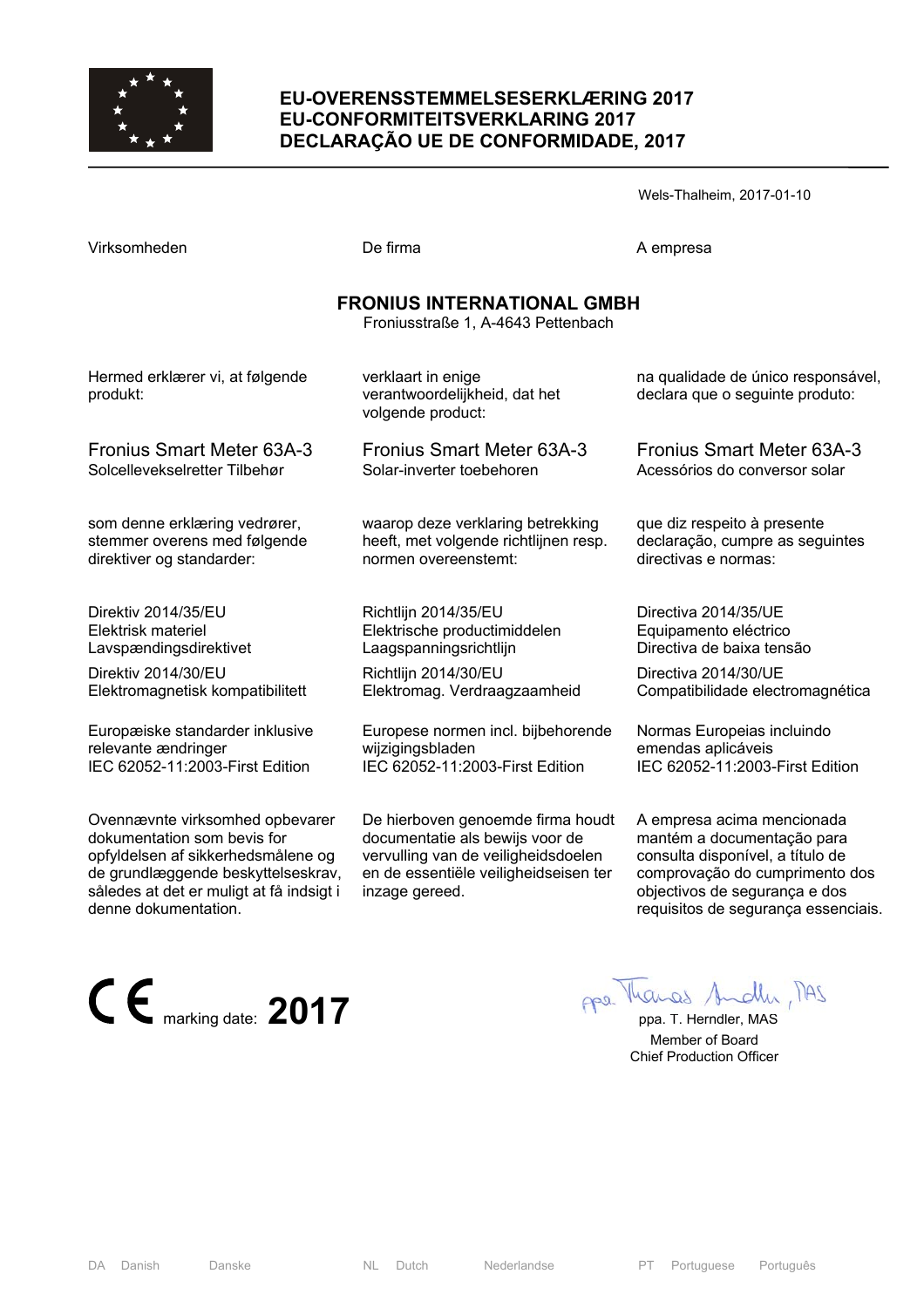

# **EU-MEGFELELŐSÉGI NYILATKOZAT 2017 EÚ VYHLÁSENIE O ZHODE 2017 EU PROHLÁŠENÍ O SHODĚ 2017**

Wels-Thalheim, 2017-01-10

| A vállalat                        | Výrobca                                                                 | Společnost                   |
|-----------------------------------|-------------------------------------------------------------------------|------------------------------|
|                                   | <b>FRONIUS INTERNATIONAL GMBH</b><br>Froniusstraße 1, A-4643 Pettenbach |                              |
| a saját kizárólagos felelősségére | prehlasuje na vlastnú                                                   | prohlašuje s výhradní        |
| nyilatkozza, hogy a következő     | zodpovednosť, že následujúcí                                            | zodpovědností, že následu    |
| termék:                           | výrobok:                                                                | výrobek:                     |
| <b>Fronius Smart Meter 63A-3</b>  | <b>Fronius Smart Meter 63A-3</b>                                        | <b>Fronius Smart Meter 6</b> |
| Szolár inverter tartozék          | Fotovoltaické invertorové zariadenie                                    | Příslušenství solárního stří |
| a saját kizárólagos felelősségére | na ktorý sa toto prehlasenie o shode                                    | na který se toto prohlášení  |
| nyilatkozza, hogy a következő     | vzťahuje, zodpovedá následujúcím                                        | odpovídá následujícím smě    |
| termék:                           | predpisom a normam:                                                     | resp. normám:                |
| 2014/35/EU irányelv               | Smernica 2014/35/EÚ                                                     | Směrnice 2014/35/EU          |
| Kisfeszültségre vonatkozó         | pre elektrické                                                          | Elektrická zařízení          |
| irányelvek                        | zariadenie nízkého napätia                                              | Směrnice pro nízké napětí    |
| 2014/30/EU irányelv               | Smernica 2014/30/EU                                                     | Směrnice 2014/30/EU          |
| Elektromágneses összeférhetőség   | o elektromagnetickej kompatibilite                                      | Elektromagnetické kompati    |

az európai szabványoknak, beleértve a változtatásokat is IEC 62052-11:2003-First Edition

A fent említett vállalat a dokumentációkat betekintés céljára készenlétben tartja, a biztonsági célkitűzések teljesítésének és a lényeges biztonsági követelmények teljesítésének a bizonyítására.

Výššie uvedená firma udržuje technickú dokumentáciu ako dókaz naplňovánia bezpečnostných a ochranných požiadaviek a je pripravená predložit ju k nahliadnutiu.

IEC 62052-11:2003-First Edition

Európske normy vrátane príslušných

zmien

ující

63A-3 fdače

í vztahuje,  $e^{\frac{i}{2}}$ něrnicím.

**Elektron** 

Evropské normy včetně případných změn IEC 62052-11:2003-First Edition

Výše uvedená společnost uchovává dokumentaci k nahlédnutí jako důkaz splnění bezpečnostních cílů a podstatných ochranných opatření.

**CE** marking date: **2017 ppa.** Marcas Andly MAS

 Member of Board Chief Production Officer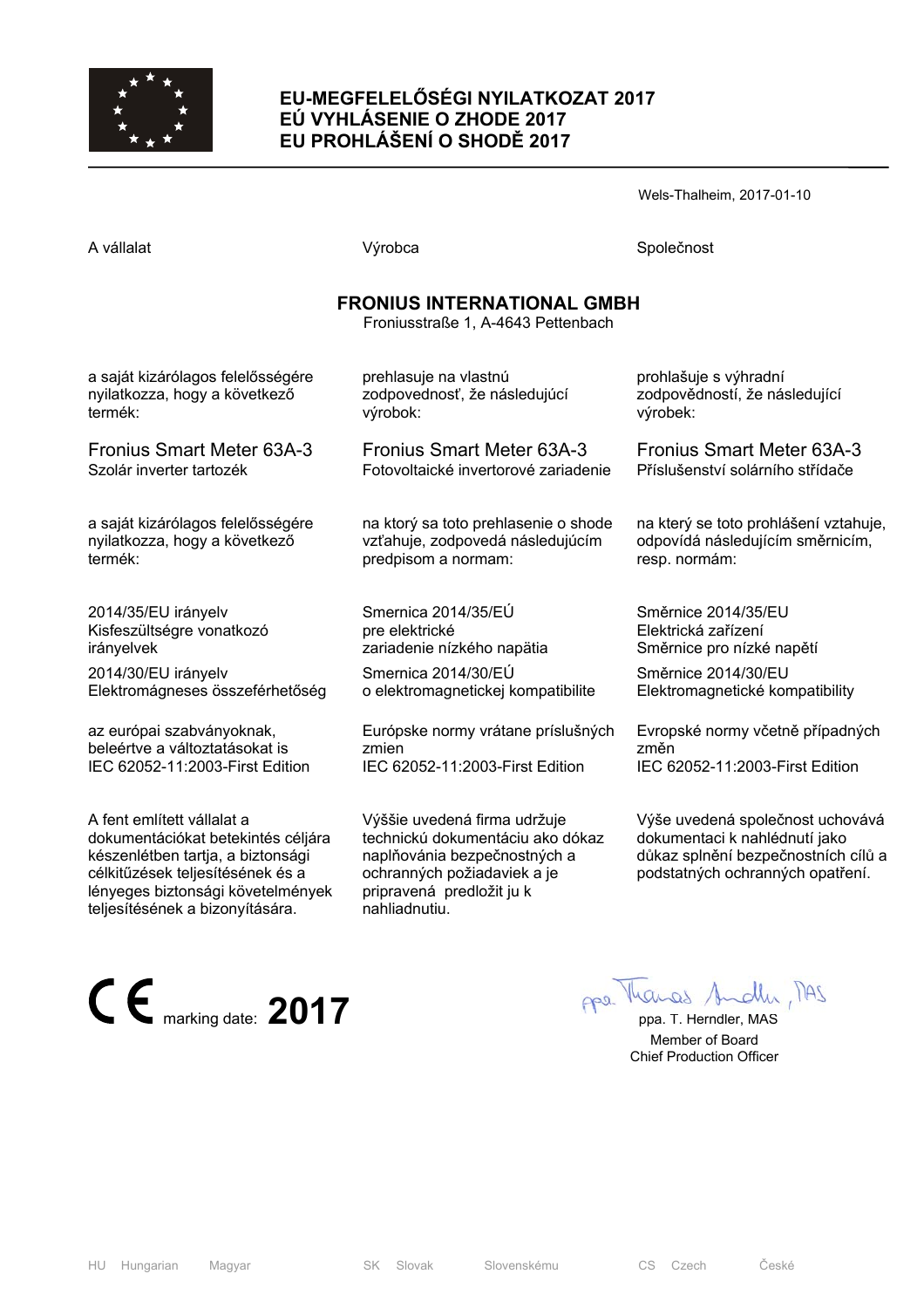

# **EU-KONFORMITÄTSERKLÄRUNG 2017 AB UYGUNLUK BEYANI 2017 DEKLARACJA ZGODNOŚCI UE 2017**

|                                                                                                  |                                                                                            | Wels-Thalheim, 2017-01-10                                                                               |
|--------------------------------------------------------------------------------------------------|--------------------------------------------------------------------------------------------|---------------------------------------------------------------------------------------------------------|
| Die Firma                                                                                        | Üretici firma                                                                              | Firma                                                                                                   |
|                                                                                                  | <b>FRONIUS INTERNATIONAL GMBH</b><br>Froniusstraße 1, A-4643 Pettenbach                    |                                                                                                         |
| erklärt in alleiniger Verantwortung,<br>dass folgendes Produkt:                                  | işbu belgede aşağıdaki ürünün<br>kendi sorumluluğunda olduğunu<br>onaylar:                 | oświadcza na własną<br>odpowiedzialność, że następujący<br>produkt:                                     |
| Fronius Smart Meter 63A-3                                                                        | <b>Fronius Smart Meter 63A-3</b>                                                           | <b>Fronius Smart Meter 63A-3</b>                                                                        |
| Solar-Wechselrichter Zubehör                                                                     | Solar inverter aksesuarları                                                                | Akcesoria do falowników solarnych                                                                       |
| auf das sich diese Erklärung<br>bezieht, mit folgenden Richtlinien<br>bzw. Normen übereinstimmt: | bu beyan ile ilişkili olarak, aşağıdaki<br>yönetmelikleri veya normları yerine<br>getirir: | do którego odnosi się niniejsza<br>deklaracja, jest zgodny z<br>następującymi dyrektywami i<br>normami: |
| Richtlinie 2014/35/EU                                                                            | 2014/35/EC sayılı yönetmelik                                                               | Dyrektywa 2014/35/UE                                                                                    |
| Elektrische Betriebsmittel                                                                       | elektrikli ekipman                                                                         | Sprzęt elektryczny –                                                                                    |
| Niederspannungsrichtlinie                                                                        | Alçak gerilim yönetmeliği                                                                  | Dyrektywa niskonapięciowa                                                                               |
| Richtlinie 2014/30/EU                                                                            | 2014/30/EC sayılı yönetmelik                                                               | Dyrektywa 2014/30/UE                                                                                    |
| Elektromag. Verträglichkeit                                                                      | Elektromanyetik Uyumluluk                                                                  | Kompatybilność elektromagnetyczna                                                                       |
| Europäische Normen inklusive                                                                     | İlgili değişiklikleri içeren Avrupa                                                        | Normy europejskie łącznie z                                                                             |
| zutreffende Änderungen                                                                           | normları                                                                                   | odpowiednimi zmianami                                                                                   |
| IEC 62052-11:2003-First Edition                                                                  | IEC 62052-11:2003-First Edition                                                            | IEC 62052-11:2003-First Edition                                                                         |
| Die oben genannte Firma hält                                                                     | Yukarıda adı geçen üretici firma                                                           | Wyżej wymieniona firma jest w                                                                           |
| Dokumentationen als Nachweis der                                                                 | dokümanları güvenlik hedeflerini                                                           | posiadaniu dokumentacji, stanowiącej                                                                    |

yerine getirme kanıtı olarak ve önemli korunma gereksinimlerine herhangi bir zamanda bakmak için

tutar

Dokumentationen als Nachweis der Erfüllung der Sicherheitsziele und die wesentlichen Schutzanforderungen zur Einsicht bereit.



świadectwo spełnienia norm bezpieczeństwa i zapewnienia wymaganego poziomu zabezpieczeń,

i udostępnia ją na żądanie.

 Member of Board Chief Production Officer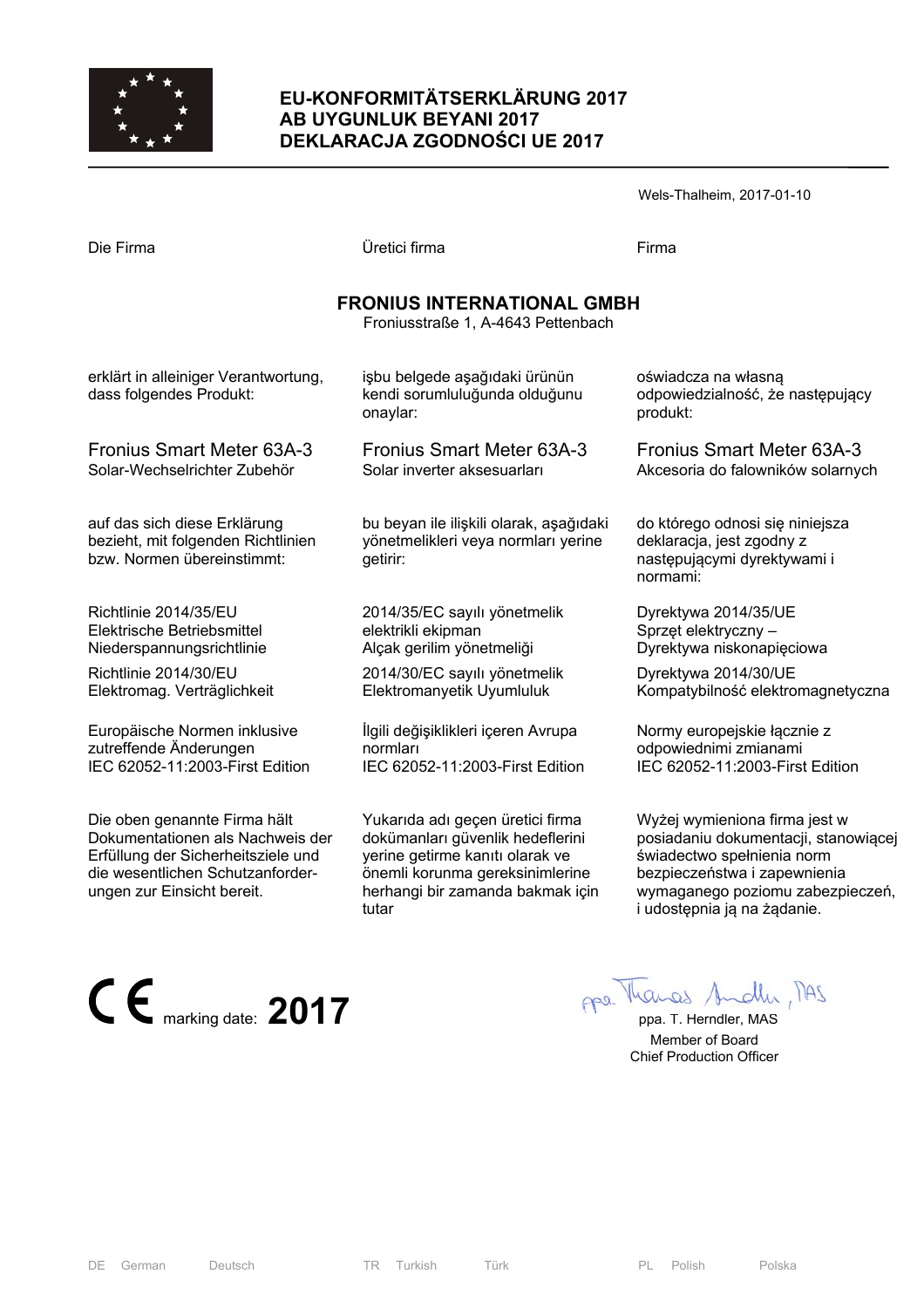

### **EU-DECLARATION OF CONFORMITY 2017 ∆ΗΛΩΣΗ ΣΥΜΜΟΡΦΩΣΗΣ ΕΕ 2017 ЕС-ДЕКЛАРАЦИЯ ЗА СЪОТВЕТСТВИЕ 2017**

| Manufacturer                                                                                             | Η εταιρεία                                                                                       | Фирма                                                                                            |  |
|----------------------------------------------------------------------------------------------------------|--------------------------------------------------------------------------------------------------|--------------------------------------------------------------------------------------------------|--|
| <b>FRONIUS INTERNATIONAL GMBH</b><br>Froniusstraße 1, A-4643 Pettenbach                                  |                                                                                                  |                                                                                                  |  |
| Hereby certifies on its sole<br>responsibility that the following<br>product:                            | δηλώνει με αποκλειστική ευθύνη ότι<br>το κάτωθι προϊόν:                                          | на своя собствена отговорност<br>декларира, че следният продукт:                                 |  |
| Fronius Smart Meter 63A-3<br>Photovoltaic inverter accessories                                           | Fronius Smart Meter 63A-3<br>Εξαρτήματα ηλιακού μετατροπέα                                       | Fronius Smart Meter 63A-3<br>Соларен преобразувател<br>принадлежности                            |  |
| which is explicitly referred to by this<br>Declaration meet the following<br>directives and standard(s): | στο οποίο αναφέρεται η παρούσα<br>δήλωση, συμμορφώνεται με τις<br>ακόλουθες οδηγίες και πρότυπα: | за който се отнася тази<br>декларация, съответства на<br>следните директиви, респ.<br>стандарти: |  |
| Directive 2014/35/EU<br><b>Electrical Apparatus</b><br>Low Voltage Directive                             | Οδηγία 2014/35/ΕΕ<br>Ηλεκτρικά μέσα λειτουργίας<br>Οδηγία χαμηλής τάσης                          | Директива 2014/35/ЕС<br>Електрически съоръжения<br>Директива Ниско напрежение                    |  |
| Directive 2014/30/EU<br>Electromag. compatibility                                                        | Οδηγία 2014/30/ΕΕ<br>Ηλεκτρομαγν. Συμβατότητα                                                    | Директива 2014/30/ЕС<br>Електромагн. Съвместимост                                                |  |
| European Standards including<br>relevant amendments<br>IEC 62052-11:2003-First Edition                   | Ευρωπαϊκά πρότυπα συμπ. τυχόν<br>τροποποιήσεων<br>IEC 62052-11:2003-First Edition                | Европейски норми вкл.<br>съответните изменения<br>IEC 62052-11:2003-First Edition                |  |

Documentation evidencing conformity with the requirements of the Directives is kept available for inspection at the above Manufacturer.

Η ως άνω αναφερόμενη εταιρεία διατηρεί σε ετοιμότητα για έλεγχο τις τεκμηριώσεις ως απόδειξη της εκπλήρωσης των στόχων ασφαλείας και των ουσιωδών απαιτήσεωνπροστασίας.

Гореспоменатата фирма може да предостави за справка документи като доказателство за покриването на нормите за безопасност и съществените изисквания за безопасност.

Wels-Thalheim, 2017-01-10

**CE** marking date: **2017 ppa.** The Manual Andly MAS

 Member of Board Chief Production Officer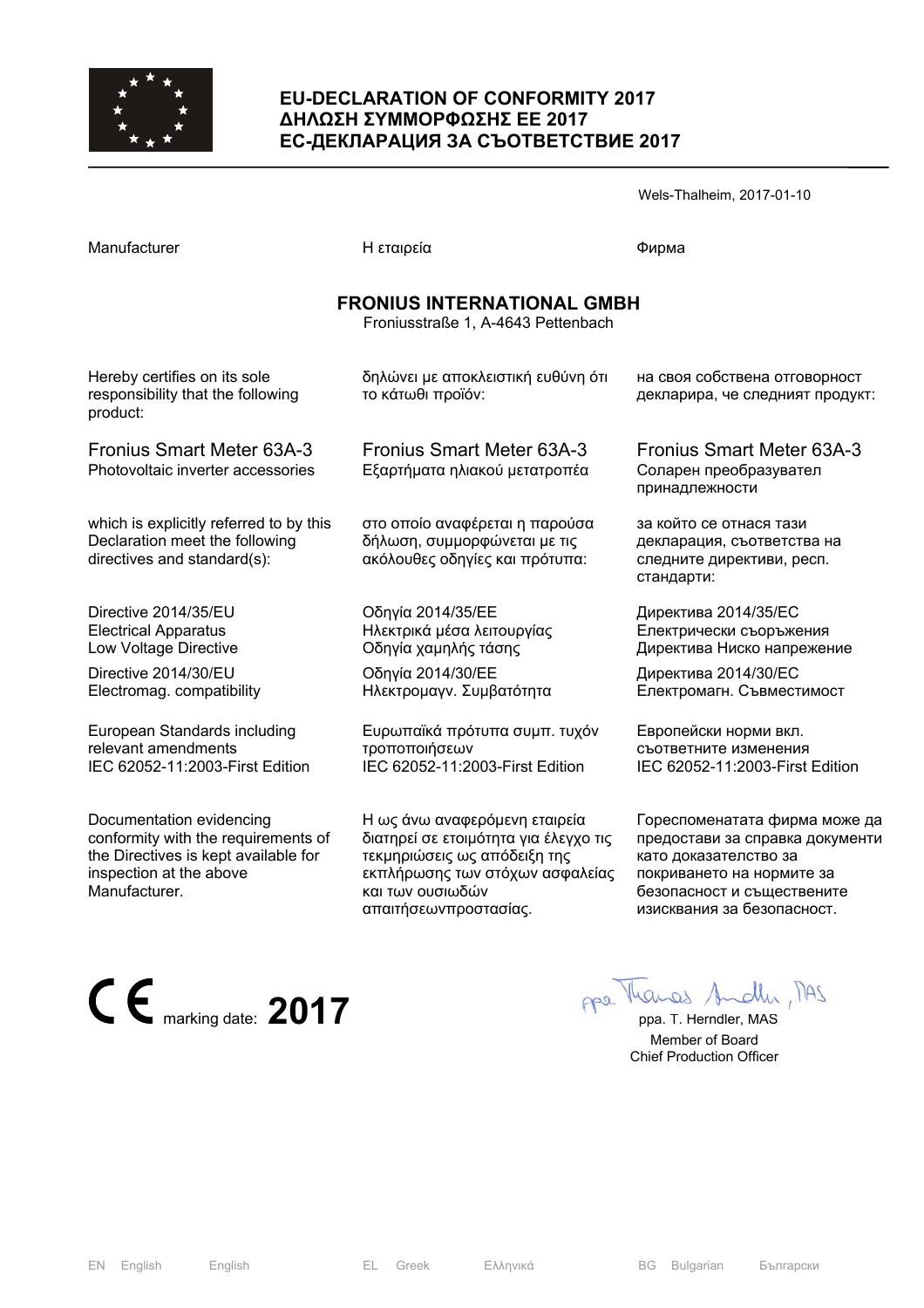

#### **EU-DECLARATION OF CONFORMITY 2017 ES ATITIKTIES DEKLARACIJA 2017 ES ATBILSTĪBAS DEKLARĀCIJA 2017**

Wels-Thalheim, 2017-01-10

Manufacturer **Manufacturer Execute Uzņēmums** Bendrovė **V**zņēmums

# **FRONIUS INTERNATIONAL GMBH**

Froniusstraße 1, A-4643 Pettenbach

Hereby certifies on its sole responsibility that the following product:

Fronius Smart Meter 63A-3 Photovoltaic inverter accessories

which is explicitly referred to by this Declaration meet the following directives and standard(s):

Directive 2014/35/EU Electrical Apparatus Low Voltage Directive

Directive 2014/30/EU Electromag. compatibility

European Standards including relevant amendments IEC 62052-11:2003-First Edition

Documentation evidencing conformity with the requirements of the Directives is kept available for inspection at the above Manufacturer.

pareiškia, kad šis produktas:

prisiimdama visą atsakomybę

Fronius Smart Meter 63A-3 Saulės energijos inverterio priedai

kuriam skirta ši deklaracija, atitinka šias normas ir standartus:

2014/35/ES Žemosios įtampos direktyva

Direktyva 2014/30/ES elektromagnetiniu suderinamumu

Europos standartai su atitinkamais pakeitimais IEC 62052-11:2003-First Edition

Pirmiau minėta bendrovė gali bet kada pateikti dokumentus, įrodančius, kas laikomasi saugos tikslų ir esminių saugosreikalavimų. ar pilnu atbildību deklarē, ka turpmāk nosauktais produkts:

Fronius Smart Meter 63A-3 Solārā sprieguma invertora piederumi

uz kuru attiecas šī deklarācija, atbilst šādām direktīvām vai standartiem:

Direktīvā 2014/35/ES **Zemsprieguma** 

Direktīvā 2014/30/ES elektromagnētisko savietojamību

Eiropas standarti, ieskaitot attiecīgos grozījumus IEC 62052-11:2003-First Edition

Augstāk minētais uzņēmums saglabā dokumentāciju kā apliecinājumu, ka ir izpildīti drošības mērķi un galvenās prasības par aizsardzību.



 Member of Board Chief Production Officer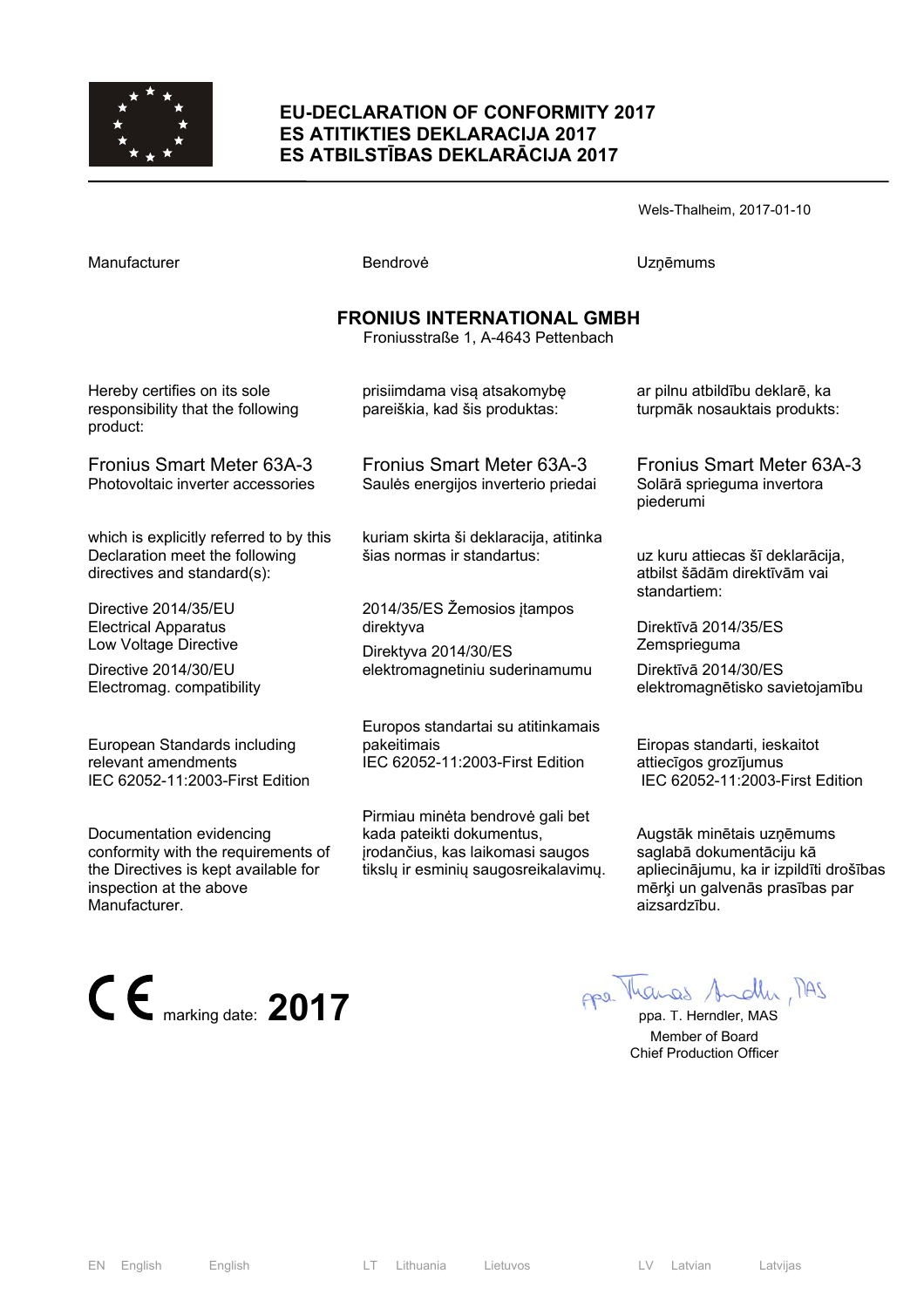

## **EU-KONFORMITÄTSERKLÄRUNG 2017 DECLARAŢIE DE CONFORMITATE CE 2017 IZJAVA O SKLADNOSTI 2017**

Wels-Thalheim, 2017-01-10

| Die Firma | Firma | Podjetje |
|-----------|-------|----------|
|           |       |          |

### **FRONIUS INTERNATIONAL GMBH**

Froniusstraße 1, A-4643 Pettenbach

erklärt in alleiniger Verantwortung, dass folgendes Produkt:

Fronius Smart Meter 63A-3 Solar-Wechselrichter Zubehör

auf das sich diese Erklärung bezieht, mit folgenden Richtlinien bzw. Normen übereinstimmt:

Richtlinie 2014/35/EU Elektrische Betriebsmittel Niederspannungsrichtlinie

Richtlinie 2014/30/EU Elektromag. Verträglichkeit

Europäische Normen inklusive zutreffende Änderungen IEC 62052-11:2003-First Edition

Die oben genannte Firma hält Dokumentationen als Nachweis der Erfüllung der Sicherheitsziele und die wesentlichen Schutzanforderungen zur Einsicht bereit.



Fronius Smart Meter 63A-3 accesorii pentru invertor solar

declară pe proprie răspundere că

următorul produs:

la care se referă prezenta declarație, este în conformitate cu directivele şi normele de mai jos:

2014/35/EU Directiva de joasă tensiune

Directiva 2014/30/EU compatibilitatea electromagnetică

Norme europene inclusiv modificările aferente IEC 62052-11:2003-First Edition

Firma numită mai sus păstrează documentaţia necesară ca dovadă a îndeplinirii obiectivelor de securitate şi a cerinţelor de protecţie specifice, pentru a putea fi consultată.

z izključno lastno odgovornostjo izjavlja, da naslednji izdelek:

Fronius Smart Meter 63A-3 Pribor za solarni pretvornik

na katerega se nanaša ta razlaga, ustreza naslednjim smernicam oz. normam:

2014/35/EU Direktiva o nizki napetosti

Direktiva 2014/30/EU o elektromagnetni združljivosti

Evropske norme vključno z zadevnimi spremembami IEC 62052-11:2003-First Edition

Zgoraj navedeno podjetje ima za vpogled na voljo dokumentacije kot dokazilo izpolnjevanja varnostnih ciljev in bistvenih zahtev v zvezi z zaščito.

 Member of Board Chief Production Officer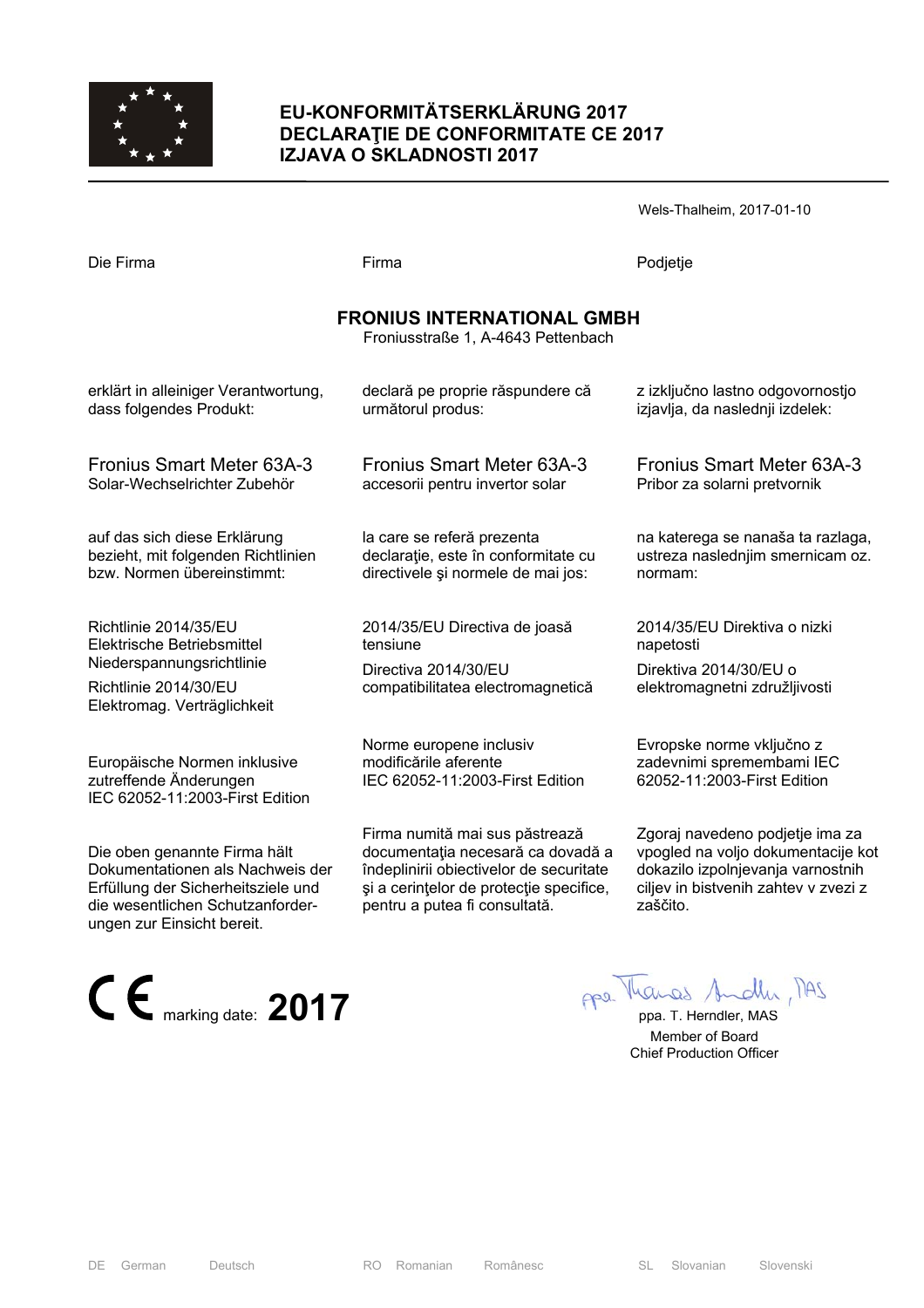

### **EU-DECLARATION OF CONFORMITY 2017 EU-KONFORMITETSFÖRSÄKRAN 2017 EU-VAATIMUSTENMUKAISUUSVAKUUTUS 2017**

Wels-Thalheim, 2017-01-10

| Manufacturer                                                                                                                      | Företaget                                                                                                                             | Yritys                                                                                                   |  |
|-----------------------------------------------------------------------------------------------------------------------------------|---------------------------------------------------------------------------------------------------------------------------------------|----------------------------------------------------------------------------------------------------------|--|
| <b>FRONIUS INTERNATIONAL GMBH</b><br>Froniusstraße 1, A-4643 Pettenbach                                                           |                                                                                                                                       |                                                                                                          |  |
| Hereby certifies on its sole<br>responsibility that the following<br>product:                                                     | intygar härmed att följande produkt:                                                                                                  | ilmoittaa yksinomaisella vastuulla,<br>että seuraava tuote:                                              |  |
| <b>Fronius Smart Meter 63A-3</b><br>Photovoltaic inverter accessories                                                             | <b>Fronius Smart Meter 63A-3</b><br>Tillbehör till solcellsväxelriktare                                                               | <b>Fronius Smart Meter 63A-3</b><br>Aurinkoinvertterin tarvikkeet                                        |  |
| which is explicitly referred to by this<br>Declaration meet the following<br>directives and standard(s):                          | som den här överenskommelsen<br>avser, överensstämmer med<br>följande direktiv respektive normer:                                     | johon tämä vakuutus viittaa, on<br>seuraavien direktiivien tai<br>standardien mukainen:                  |  |
| Directive 2014/35/EU<br><b>Electrical Apparatus</b><br>Low Voltage Directive<br>Directive 2014/30/EU<br>Electromag. compatibility | Direktiv 2014/35/EU<br>Direktivet för lågspänning<br>Direktiv 2014/30/EU<br>Elektromagnetisk Kompatibilitet                           | 2014/35/EU Pienjännitedirektiivi<br>Direktiivin 2014/30/EU<br>sähkömagneettista yhteensopivuutta         |  |
| European Standards including<br>relevant amendments<br>IEC 62052-11:2003-First Edition                                            | Europeiska normer, med relevanta<br>ändringar<br>IEC 62052-11:2003-First Edition                                                      | Eurooppalaiset standardit<br>asianmukaiset muutokset mukaan<br>lukien<br>IEC 62052-11:2003-First Edition |  |
| Documentation evidencing<br>conformity with the requirements of<br>the Directives is kept available for                           | Det ovan nämnda företaget<br>tillhandahåller dokumentation som<br>styrker att säkerhetsmålen och de<br>grundläggande skyddskraven har | Edellä mainittu yritys säilyttää<br>asiakirjoja saatavilla<br>turvallisuustavoitteiden ja                |  |



inspection at the above

Manufacturer.

täyttämisen todisteena.

olennaisten suojavaatimusten

 Member of Board Chief Production Officer

uppfyllts.